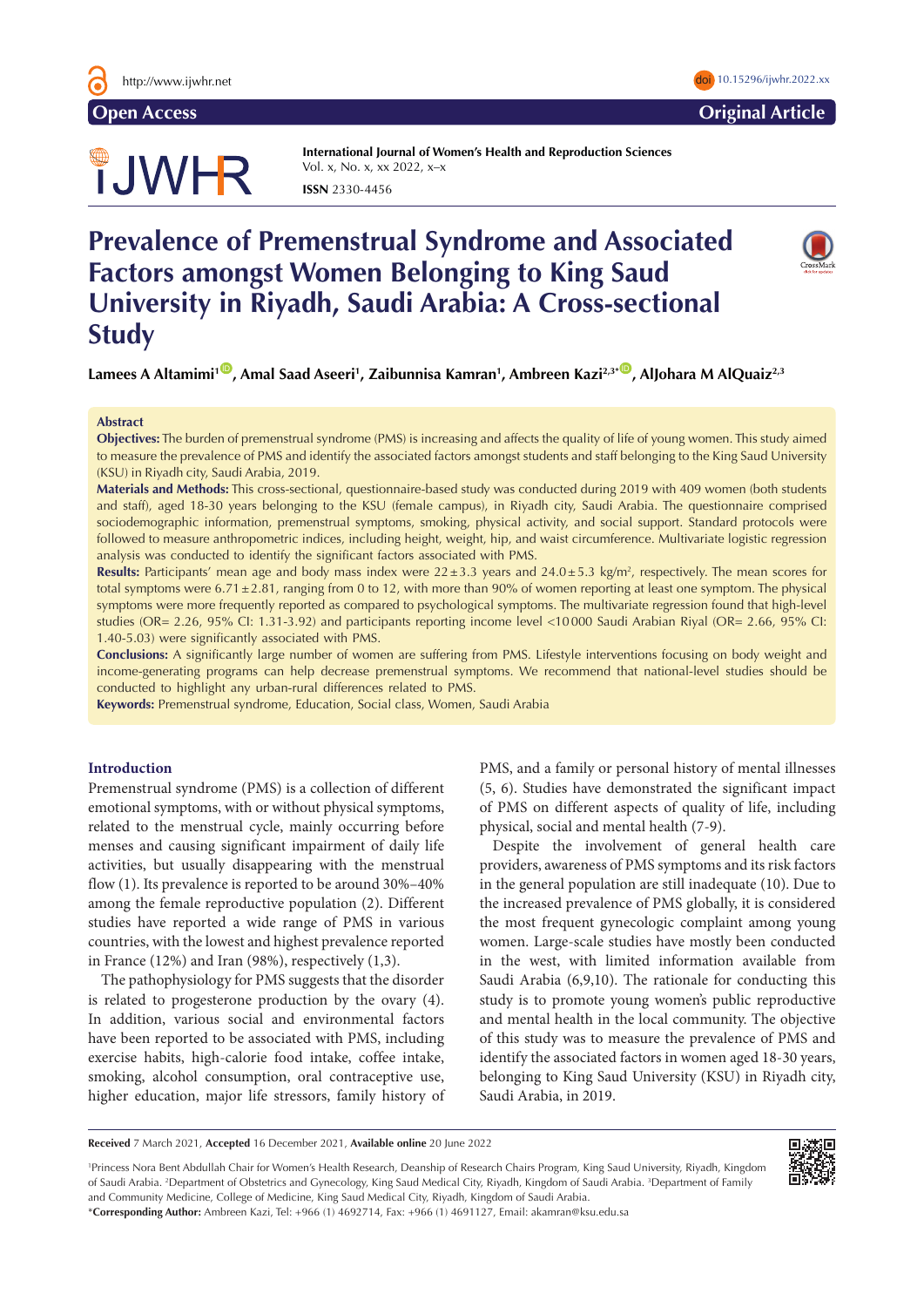#### Key Messages

- Women belonging to the age group 26-30 years are suffering from PMS more compared to 15-25 years.
- A high level of education creates health awareness in women.
- A healthy lifestyle based upon improving body weight can lead to a reduction in PMS.

# **Materials and Methods**

This cross-sectional study was conducted in one of the largest female universities, the KSU, located in Riyadh, Saudi Arabia, from October to December 2019. The female campus can accommodate 30 000 students and comprises 12 colleges belonging to different disciplines ranging from computer sciences to business, five health colleges, four humanities colleges, and three science colleges. A team of two medical students and one social scientist was trained to conduct the interviews with women belonging to KSU (female campus). The data collectors were stationed at all major points in the University, such as the main hall, waiting for areas, and the library entrance. They are easily accessible by all the students and the staff. The refusal rate was less than 2%. The inclusion criteria were women aged 18-30 years and those who could read and understand the Arabic language. However, women who were either pregnant, had undergone hysterectomy, or were diagnosed with hormonal problems such as polycystic ovary syndrome/endometriosis or those taking contraceptive pills were excluded from participating in this study. A unique identification number was assigned to each participant to maintain confidentiality, and data was utilized for analysis and research purposes only.

#### Data Collection Tools

Questionnaire based interviews were conducted with each participant. The questionnaire comprised sociodemographic information, menstrual history, premenstrual symptoms, smoking, and physical activity. Physical activity level was measured by utilizing the International Physical Activity Questionnaire (IPAQ short form) (11).The IPAQ measures all three levels of activity, namely, low, moderate, and vigorous. The questionnaire is validated and has been used by various countries. It includes both the frequency in the number of days per week and the time (in minutes) spent doing that activity. Additionally, an inquiry was made about the average sitting time per day (including both sitting at home and office). Standard protocol procedures were adopted to measure the weight and height. Weight was measured in kilograms using the electronic scale (Seca 220-Hamburg, Germany, 2009), and height was measured in meters using the vertical meter scale. Formula weight (kg)/ height (m<sup>2</sup>) was utilized to calculate the body mass index (BMI) (12).

# Questions on Premenstrual Symptoms

 The PMS questionnaire utilized in the "Study of Women's Health Across the Nation" was translated and pretested after taking permission from the authors (13). It comprises 12 symptoms related to physical (abdominal pain, breast pain, swelling of extremities, weight gain, increased appetite, back/muscle pain, headaches, and fatigue) and emotional symptoms (changes in mood, anger, tension, anxiety). Each symptom was phrased in the form of a question inquiring if any specific symptom had occurred during at least half of your menstrual periods or in the week before them in the last year. If a participant answered yes to any of the symptoms, she was further asked: Did this sign/symptom usually (more than half of the time) disappear within 1-3 days after the onset of periods? Additionally, two questions on increased and decreased sexual interest were inquired for from married women only.

#### Social Support Scale

A four items scale was utilized to measure the availability of social support (14). Two items measure emotional support, and to measure tangible suuport. The Likert Scale responses are and included social support available all the time, most of the time, and some/none of the time. The dichotomous variable was developed by adding responses for support available all the time and most of the time and coded as "0". The answer "support available some/ none of the time was coded as "1".

# Sample Size

Based on the estimated prevalence of 60%, 95% confidence interval, and alpha level at 0.05 significance level, we needed to interview 369 women. To explore the association between sociodemographic, physical activity, smoking, and social support with PMS, assuming a type - I error of 0.05, type-II error of 0.20 (power of 0.80), and 40% difference in the presence of PMS due to the abovementioned factors, the sample size was estimated to be minimum of 420.

# Data Analysis

The data were analyzed using the Statistical Package for the Social Sciences (IBM SPSS statistics version 21.0). Percentages/proportions and mean values with standard deviation were calculated for categorical and continuous variables, respectively. The outcome variable, the PMS scores, were converted to categorical variable. The sum of all the items (mentioned as yes) were calculated, and the average score, that is 4.00 was taken as cutoff point, to formulate the binary variable for the logistic regression analysis. Women with a score of 4 or more were labeled as having PMS and coded as "1", vs. those having mild or no PMS and coded as "0". Univariate analysis was conducted to estimate the unadjusted odds ratio and 95% confidence interval (CI). The variables which were significant on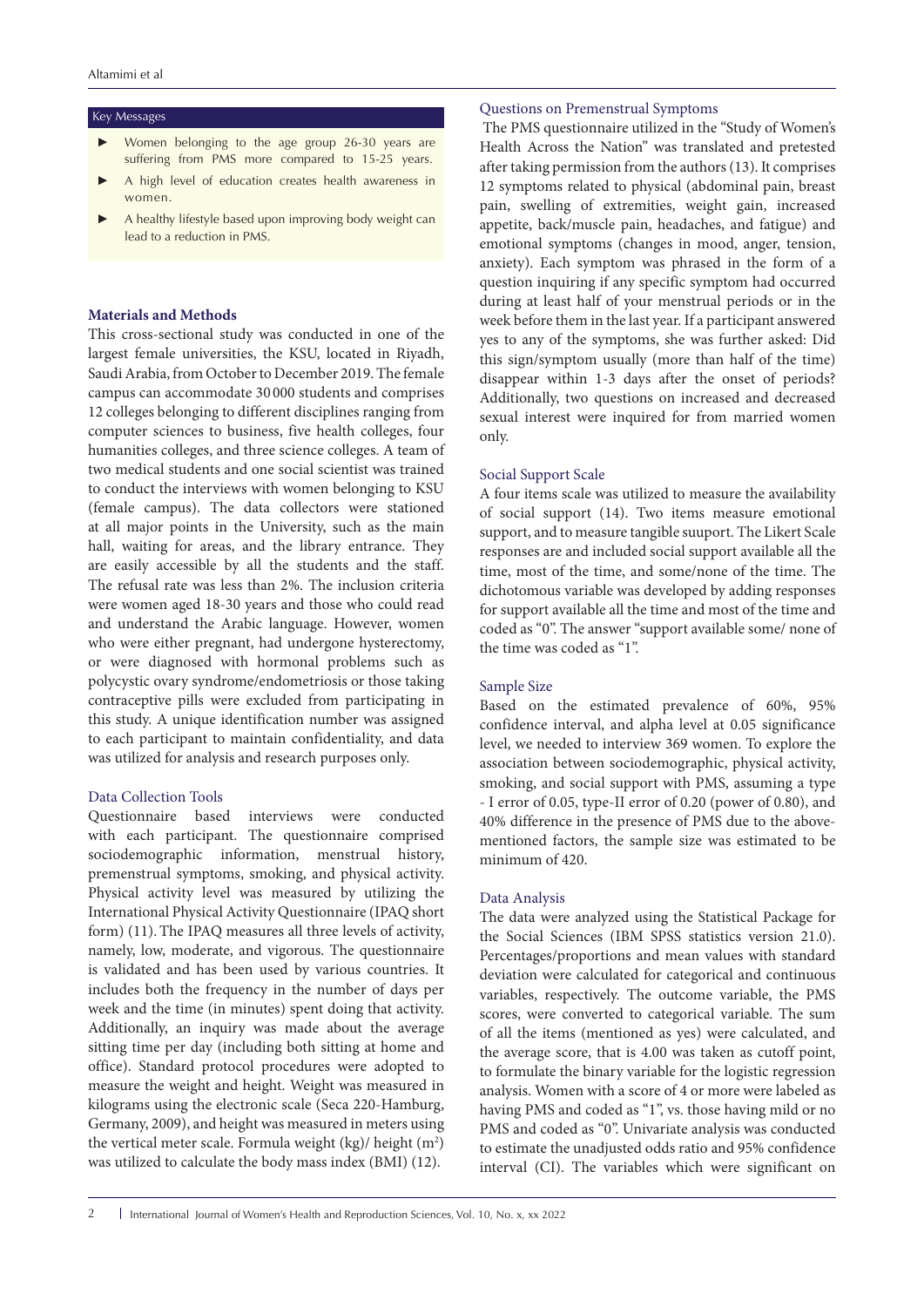univariate analysis and were potential confounders or caused a >10% change in the estimates were entered in the multivariate model to calculate the adjusted odds ratio with 95% CI. The final model was developed after checking for all plausible interactions. The significance was kept at  $P < 0.05$ . The model fit was assessed by the Hosmer-Lemeshow test.

# **Results**

A total of 420 interviews were conducted, of which 11 were incomplete and excluded from the study. Finally, 409 interviews were analyzed. The mean and standard deviation for the total score of premenstrual symptoms was  $6.71 \pm 2.81$ , ranging from 0 (no symptom) mentioned by 11 women (12.7%) to a maximum score of 12 mentioned by 7 women (1.7%). Based on cut-off at a mean score of 4 or more, about 80% of women suffered from PMS. The physical symptoms were more frequently reported as compared to psychological symptoms. Two symptoms related to sexual interest were reported by only 3% to 4% of women. Menstrual history found that the majority of the women had menarche at age between12-14years, whereas one-fifth had menarche at age ≤11 years and remaining at the age of ≥15 years Most of the women reported a regular cycle with an interval ranging between 24 to 35 days, and around 20% reported short menstrual cycle (<24 days in between). A significant number of women reported irregular intervals between two menstrual cycles.

Abdominal pain was the most frequently reported symptom mentioned by majority of the women, whereas swelling of the extremities was the least reported symptom (Table 1). Figure 1 shows the comparison in the reporting of symptoms by age categories 15-25 years and >25 years. According to our results, all symptoms were significantly reported more frequently by age group 26-30 years (7.66  $\pm$  2.96) compared to the age group 18-25 years (6.39  $\pm$ 

**Table 1.** Frequency of Premenstrual Symptoms in the Study Participants  $(n = 409)$ 

| <b>Premenstrual Symptoms</b> | <b>Number</b> | <b>Percent</b> |
|------------------------------|---------------|----------------|
| Abdominal pain               | 344           | 84.1           |
| Breast pain                  | 209           | 51.1           |
| Swelling of extremities      | 62            | 15.2           |
| Weight gain                  | 231           | 56.5           |
| Changes in mood              | 286           | 69.9           |
| Anger aggressiveness         | 285           | 69.7           |
| Tension irritability         | 232           | 56.7           |
| Increase in appetite         | 179           | 43.8           |
| Anxious jittery              | 281           | 68.7           |
| Back joint pain              | 268           | 65.5           |
| Headache                     | 109           | 26.7           |
| Fatigue tire easily          | 257           | 62.8           |
| Less sexual interest         | 13            | 3.2            |
| More sexual interest         | 17            | 4.2            |

2.72). A significant difference was observed in reporting of swelling of extremities, headache, weight gain, fatigue, and unrest.

The mean age of women in this study was 23.18±4.05 years, ranging from 18 to 40 years. The Pearson correlation coefficient found a significant correlation between age and PMS (r= 0.212, *P*<0.001). Table 2 presents the univariate analysis between sociodemographic characteristics and PMS. The majority of the women were single and belonged to the College of Humanities (45%), followed by the College of Science (31%), the College of Medicine (31%), and the College of Community Studies (4%). Women aged 26-30 years were at higher odds for reporting physical and psychological symptoms. Students with graduate level or above reported the PMS more frequently than the



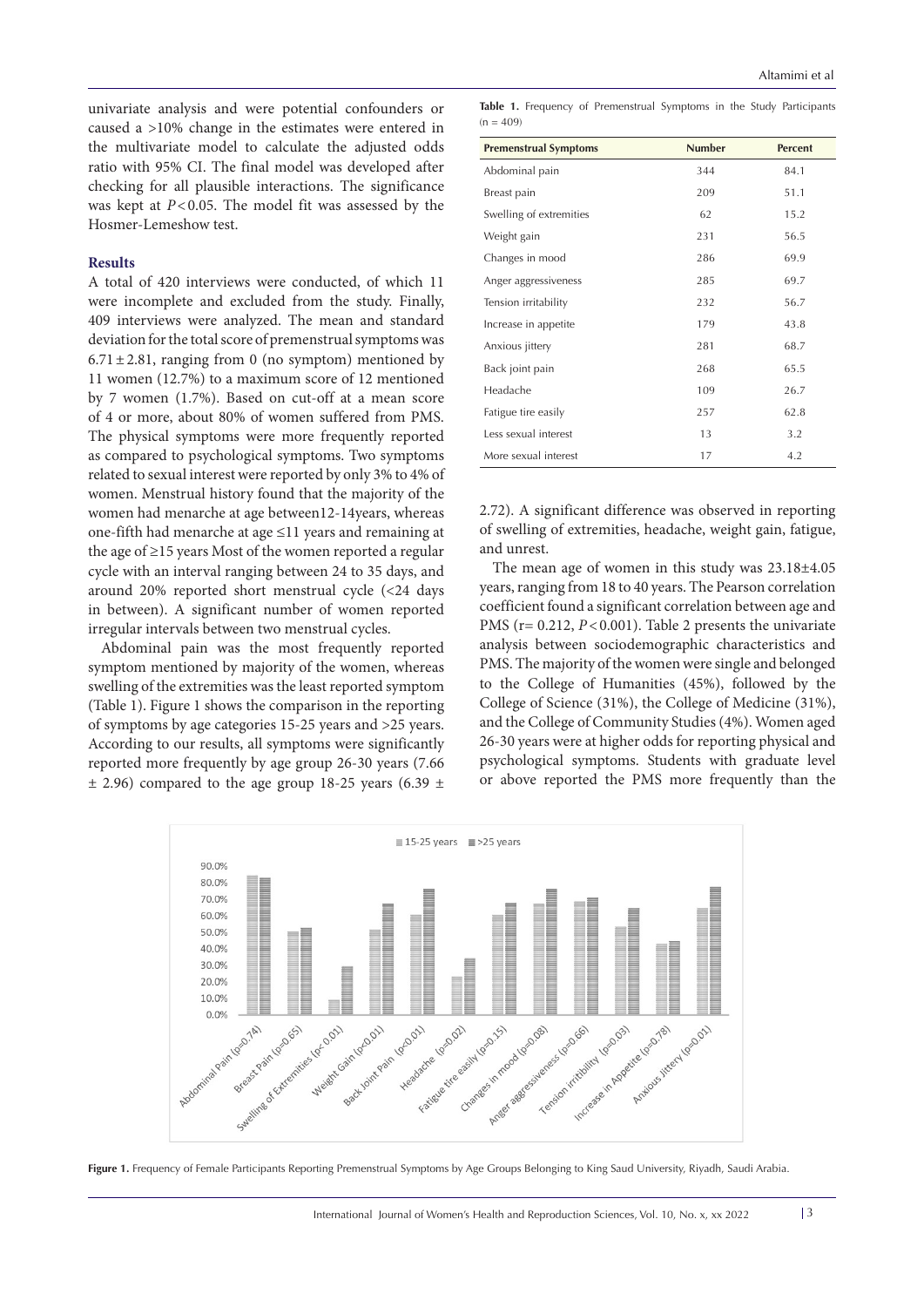undergraduates. Similarly, women reporting a monthly income of <10,000 Saudi riyals (SAR), were at higher odds for reporting PMS. Only 4% of women reported that they were current smokers, and it was not significantly associated with PMS  $(P=0.21)$ . The majority of women reporting ≥10 000 SAR as monthly household income belonged to the age category 15-25 years, whereas <10 000 SAR was more frequently mentioned by 26-30 years-old women (*P*<0.001).

 Anthropometric measurements found significant differences between BMI and PMS and between age categories. Significant positive Pearson correlation coefficient was observed between BMI and PMS ( $r = 0.12$ , *P*=0.02); and between BMI and age (r = 0.34, *P*<0.001). The categories found that mean (SD) BMI of the women with PMS was significantly higher in comparison to the other group  $(24.66 \pm 5.11 \text{ vs. } 23.22 \pm 5.72, P=0.02)$ respectively. Similarly, the BMI of participants in the age group 26-30 years was statistically significantly higher than those belonging to the 15-25 years age category  $(26.53 \pm 5.48 \text{ vs. } 23.39 \pm 4.90, P < 0.001)$ . The majority of the women perceived their health as excellent or good, which was not associated with PMS. Younger-age women reported positive family history for PMS more frequently than those 26-30 years old.

 Amongst different physical activity levels, moderate level activity was most frequently reported. Women 26- 30 years reported longer activity duration than women

**Table 2.** Sociodemographic Characteristics of Study Participants in Two Groups of With and Without PMS (n=409)

| Age $(y)$<br>$15 - 25$<br>284 (69.4)<br>1.0<br>213 (66.1)<br>71 (81.6)<br>26-30<br>2.27 (1.26-4.09)<br>125 (30.6)<br>109 (33.9)<br>16(18.4)<br>Marital status<br>Single<br>353 (86.3)<br>275 (85.4)<br>78 (89.7)<br>1.0<br>Married<br>56 (13.7)<br>47 (14.6)<br>9(10.3)<br>$1.48(0.69 - 3.17)$<br>The educational level<br>Diploma/Undergraduate<br>103 (25.2)<br>69 (21.4)<br>34 (39.1)<br>1.0<br>2.35 (1.42-3.90)<br>Graduate or above<br>306 (74.8)<br>253 (78.6)<br>53 (60.9)<br>Participant's occupation<br>1.0<br>Student<br>345 (84.4)<br>270 (83.9)<br>75 (86.2)<br>University employee/Faculty<br>64 (15.6)<br>$1.20(0.61 - 2.37)$<br>52(16.1)<br>12(13.8)<br>Household monthly income (SAR)<br>>20000<br>1.0<br>136 (33.3)<br>97 (30.1)<br>39 (44.8)<br>$1.43(0.81 - 2.52)$<br>10000-20000<br>123 (30.1)<br>96 (29.8)<br>27 (31.0)<br>< 10000<br>2.47 (1.36-4.46)<br>150 (36.6)<br>129(40.1)<br>21 (24.2)<br>Type of housing<br>1.0<br>Villa<br>262 (64)<br>203 (63.0)<br>59 (67.8)<br>93 (22.7)<br>$1.21(0.67 - 2.18)$<br>Apartment<br>75 (23.3)<br>18 (20.7)<br>Small house<br>54 (13.3)<br>44 (13.7)<br>10(11.5)<br>$1.28(0.61 - 2.69)$<br>Ownership of house<br>1.0<br>276 (67.5)<br>215 (66.7)<br>61(70.1)<br>Personally owned<br>1.34 (0.76-2.38)<br>Rented<br>109 (26.7)<br>90 (28.0)<br>19(21.8)<br>Government owned<br>17(5.3)<br>7(8.0)<br>$0.68(0.27 - 1.73)$<br>24(5.8)<br>Smoking*<br>393 (96.1)<br>307 (95.3)<br>No<br>86 (98.9)<br>1.0<br>4.20 (0.55-32.26)<br>Yes<br>16(3.9)<br>15(4.7)<br>1(1.1)<br><b>Anthropometric Measurements</b><br>Body mass index $(kg/m2)$<br>1.0<br>Normal $(<25.0)$<br>257 (62.8)<br>195 (60.6)<br>62 (71.3)<br>Overweight/Obese (≥25.0)<br>$1.61(1.0-2.70)$<br>152 (37.2)<br>127 (39.4)<br>25 (28.7)<br>Perceived health<br>Excellent<br>133 (32.5)<br>1.0<br>102(31.7)<br>31 (35.6)<br>Good<br>$1.15(0.68-1.94)$<br>216 (52.8)<br>171(53.1)<br>45 (51.7)<br>Fair/Poor<br>60 (14.7)<br>49 (15.2)<br>11(12.6)<br>$1.35(0.63 - 2.92)$<br>Family history of PMS<br>No<br>1.0<br>360 (88)<br>283 (87.9)<br>77 (88.5)<br>49 (12)<br>39 (12.1)<br>10(11.5)<br>$1.06(0.51 - 2.23)$<br>Yes | <b>Variables</b> | <b>Total</b> | With PMS $(n=322)$ | Without PMS (n=87) | Unadjusted odds ratio (95%Cl) |
|-------------------------------------------------------------------------------------------------------------------------------------------------------------------------------------------------------------------------------------------------------------------------------------------------------------------------------------------------------------------------------------------------------------------------------------------------------------------------------------------------------------------------------------------------------------------------------------------------------------------------------------------------------------------------------------------------------------------------------------------------------------------------------------------------------------------------------------------------------------------------------------------------------------------------------------------------------------------------------------------------------------------------------------------------------------------------------------------------------------------------------------------------------------------------------------------------------------------------------------------------------------------------------------------------------------------------------------------------------------------------------------------------------------------------------------------------------------------------------------------------------------------------------------------------------------------------------------------------------------------------------------------------------------------------------------------------------------------------------------------------------------------------------------------------------------------------------------------------------------------------------------------------------------------------------------------------------------------------------------------------------------------------------------------------------------------------------------------------------------------------------------------|------------------|--------------|--------------------|--------------------|-------------------------------|
|                                                                                                                                                                                                                                                                                                                                                                                                                                                                                                                                                                                                                                                                                                                                                                                                                                                                                                                                                                                                                                                                                                                                                                                                                                                                                                                                                                                                                                                                                                                                                                                                                                                                                                                                                                                                                                                                                                                                                                                                                                                                                                                                           |                  |              |                    |                    |                               |
|                                                                                                                                                                                                                                                                                                                                                                                                                                                                                                                                                                                                                                                                                                                                                                                                                                                                                                                                                                                                                                                                                                                                                                                                                                                                                                                                                                                                                                                                                                                                                                                                                                                                                                                                                                                                                                                                                                                                                                                                                                                                                                                                           |                  |              |                    |                    |                               |
|                                                                                                                                                                                                                                                                                                                                                                                                                                                                                                                                                                                                                                                                                                                                                                                                                                                                                                                                                                                                                                                                                                                                                                                                                                                                                                                                                                                                                                                                                                                                                                                                                                                                                                                                                                                                                                                                                                                                                                                                                                                                                                                                           |                  |              |                    |                    |                               |
|                                                                                                                                                                                                                                                                                                                                                                                                                                                                                                                                                                                                                                                                                                                                                                                                                                                                                                                                                                                                                                                                                                                                                                                                                                                                                                                                                                                                                                                                                                                                                                                                                                                                                                                                                                                                                                                                                                                                                                                                                                                                                                                                           |                  |              |                    |                    |                               |
|                                                                                                                                                                                                                                                                                                                                                                                                                                                                                                                                                                                                                                                                                                                                                                                                                                                                                                                                                                                                                                                                                                                                                                                                                                                                                                                                                                                                                                                                                                                                                                                                                                                                                                                                                                                                                                                                                                                                                                                                                                                                                                                                           |                  |              |                    |                    |                               |
|                                                                                                                                                                                                                                                                                                                                                                                                                                                                                                                                                                                                                                                                                                                                                                                                                                                                                                                                                                                                                                                                                                                                                                                                                                                                                                                                                                                                                                                                                                                                                                                                                                                                                                                                                                                                                                                                                                                                                                                                                                                                                                                                           |                  |              |                    |                    |                               |
|                                                                                                                                                                                                                                                                                                                                                                                                                                                                                                                                                                                                                                                                                                                                                                                                                                                                                                                                                                                                                                                                                                                                                                                                                                                                                                                                                                                                                                                                                                                                                                                                                                                                                                                                                                                                                                                                                                                                                                                                                                                                                                                                           |                  |              |                    |                    |                               |
|                                                                                                                                                                                                                                                                                                                                                                                                                                                                                                                                                                                                                                                                                                                                                                                                                                                                                                                                                                                                                                                                                                                                                                                                                                                                                                                                                                                                                                                                                                                                                                                                                                                                                                                                                                                                                                                                                                                                                                                                                                                                                                                                           |                  |              |                    |                    |                               |
|                                                                                                                                                                                                                                                                                                                                                                                                                                                                                                                                                                                                                                                                                                                                                                                                                                                                                                                                                                                                                                                                                                                                                                                                                                                                                                                                                                                                                                                                                                                                                                                                                                                                                                                                                                                                                                                                                                                                                                                                                                                                                                                                           |                  |              |                    |                    |                               |
|                                                                                                                                                                                                                                                                                                                                                                                                                                                                                                                                                                                                                                                                                                                                                                                                                                                                                                                                                                                                                                                                                                                                                                                                                                                                                                                                                                                                                                                                                                                                                                                                                                                                                                                                                                                                                                                                                                                                                                                                                                                                                                                                           |                  |              |                    |                    |                               |
|                                                                                                                                                                                                                                                                                                                                                                                                                                                                                                                                                                                                                                                                                                                                                                                                                                                                                                                                                                                                                                                                                                                                                                                                                                                                                                                                                                                                                                                                                                                                                                                                                                                                                                                                                                                                                                                                                                                                                                                                                                                                                                                                           |                  |              |                    |                    |                               |
|                                                                                                                                                                                                                                                                                                                                                                                                                                                                                                                                                                                                                                                                                                                                                                                                                                                                                                                                                                                                                                                                                                                                                                                                                                                                                                                                                                                                                                                                                                                                                                                                                                                                                                                                                                                                                                                                                                                                                                                                                                                                                                                                           |                  |              |                    |                    |                               |
|                                                                                                                                                                                                                                                                                                                                                                                                                                                                                                                                                                                                                                                                                                                                                                                                                                                                                                                                                                                                                                                                                                                                                                                                                                                                                                                                                                                                                                                                                                                                                                                                                                                                                                                                                                                                                                                                                                                                                                                                                                                                                                                                           |                  |              |                    |                    |                               |
|                                                                                                                                                                                                                                                                                                                                                                                                                                                                                                                                                                                                                                                                                                                                                                                                                                                                                                                                                                                                                                                                                                                                                                                                                                                                                                                                                                                                                                                                                                                                                                                                                                                                                                                                                                                                                                                                                                                                                                                                                                                                                                                                           |                  |              |                    |                    |                               |
|                                                                                                                                                                                                                                                                                                                                                                                                                                                                                                                                                                                                                                                                                                                                                                                                                                                                                                                                                                                                                                                                                                                                                                                                                                                                                                                                                                                                                                                                                                                                                                                                                                                                                                                                                                                                                                                                                                                                                                                                                                                                                                                                           |                  |              |                    |                    |                               |
|                                                                                                                                                                                                                                                                                                                                                                                                                                                                                                                                                                                                                                                                                                                                                                                                                                                                                                                                                                                                                                                                                                                                                                                                                                                                                                                                                                                                                                                                                                                                                                                                                                                                                                                                                                                                                                                                                                                                                                                                                                                                                                                                           |                  |              |                    |                    |                               |
|                                                                                                                                                                                                                                                                                                                                                                                                                                                                                                                                                                                                                                                                                                                                                                                                                                                                                                                                                                                                                                                                                                                                                                                                                                                                                                                                                                                                                                                                                                                                                                                                                                                                                                                                                                                                                                                                                                                                                                                                                                                                                                                                           |                  |              |                    |                    |                               |
|                                                                                                                                                                                                                                                                                                                                                                                                                                                                                                                                                                                                                                                                                                                                                                                                                                                                                                                                                                                                                                                                                                                                                                                                                                                                                                                                                                                                                                                                                                                                                                                                                                                                                                                                                                                                                                                                                                                                                                                                                                                                                                                                           |                  |              |                    |                    |                               |
|                                                                                                                                                                                                                                                                                                                                                                                                                                                                                                                                                                                                                                                                                                                                                                                                                                                                                                                                                                                                                                                                                                                                                                                                                                                                                                                                                                                                                                                                                                                                                                                                                                                                                                                                                                                                                                                                                                                                                                                                                                                                                                                                           |                  |              |                    |                    |                               |
|                                                                                                                                                                                                                                                                                                                                                                                                                                                                                                                                                                                                                                                                                                                                                                                                                                                                                                                                                                                                                                                                                                                                                                                                                                                                                                                                                                                                                                                                                                                                                                                                                                                                                                                                                                                                                                                                                                                                                                                                                                                                                                                                           |                  |              |                    |                    |                               |
|                                                                                                                                                                                                                                                                                                                                                                                                                                                                                                                                                                                                                                                                                                                                                                                                                                                                                                                                                                                                                                                                                                                                                                                                                                                                                                                                                                                                                                                                                                                                                                                                                                                                                                                                                                                                                                                                                                                                                                                                                                                                                                                                           |                  |              |                    |                    |                               |
|                                                                                                                                                                                                                                                                                                                                                                                                                                                                                                                                                                                                                                                                                                                                                                                                                                                                                                                                                                                                                                                                                                                                                                                                                                                                                                                                                                                                                                                                                                                                                                                                                                                                                                                                                                                                                                                                                                                                                                                                                                                                                                                                           |                  |              |                    |                    |                               |
|                                                                                                                                                                                                                                                                                                                                                                                                                                                                                                                                                                                                                                                                                                                                                                                                                                                                                                                                                                                                                                                                                                                                                                                                                                                                                                                                                                                                                                                                                                                                                                                                                                                                                                                                                                                                                                                                                                                                                                                                                                                                                                                                           |                  |              |                    |                    |                               |
|                                                                                                                                                                                                                                                                                                                                                                                                                                                                                                                                                                                                                                                                                                                                                                                                                                                                                                                                                                                                                                                                                                                                                                                                                                                                                                                                                                                                                                                                                                                                                                                                                                                                                                                                                                                                                                                                                                                                                                                                                                                                                                                                           |                  |              |                    |                    |                               |
|                                                                                                                                                                                                                                                                                                                                                                                                                                                                                                                                                                                                                                                                                                                                                                                                                                                                                                                                                                                                                                                                                                                                                                                                                                                                                                                                                                                                                                                                                                                                                                                                                                                                                                                                                                                                                                                                                                                                                                                                                                                                                                                                           |                  |              |                    |                    |                               |
|                                                                                                                                                                                                                                                                                                                                                                                                                                                                                                                                                                                                                                                                                                                                                                                                                                                                                                                                                                                                                                                                                                                                                                                                                                                                                                                                                                                                                                                                                                                                                                                                                                                                                                                                                                                                                                                                                                                                                                                                                                                                                                                                           |                  |              |                    |                    |                               |
|                                                                                                                                                                                                                                                                                                                                                                                                                                                                                                                                                                                                                                                                                                                                                                                                                                                                                                                                                                                                                                                                                                                                                                                                                                                                                                                                                                                                                                                                                                                                                                                                                                                                                                                                                                                                                                                                                                                                                                                                                                                                                                                                           |                  |              |                    |                    |                               |
|                                                                                                                                                                                                                                                                                                                                                                                                                                                                                                                                                                                                                                                                                                                                                                                                                                                                                                                                                                                                                                                                                                                                                                                                                                                                                                                                                                                                                                                                                                                                                                                                                                                                                                                                                                                                                                                                                                                                                                                                                                                                                                                                           |                  |              |                    |                    |                               |
|                                                                                                                                                                                                                                                                                                                                                                                                                                                                                                                                                                                                                                                                                                                                                                                                                                                                                                                                                                                                                                                                                                                                                                                                                                                                                                                                                                                                                                                                                                                                                                                                                                                                                                                                                                                                                                                                                                                                                                                                                                                                                                                                           |                  |              |                    |                    |                               |
|                                                                                                                                                                                                                                                                                                                                                                                                                                                                                                                                                                                                                                                                                                                                                                                                                                                                                                                                                                                                                                                                                                                                                                                                                                                                                                                                                                                                                                                                                                                                                                                                                                                                                                                                                                                                                                                                                                                                                                                                                                                                                                                                           |                  |              |                    |                    |                               |
|                                                                                                                                                                                                                                                                                                                                                                                                                                                                                                                                                                                                                                                                                                                                                                                                                                                                                                                                                                                                                                                                                                                                                                                                                                                                                                                                                                                                                                                                                                                                                                                                                                                                                                                                                                                                                                                                                                                                                                                                                                                                                                                                           |                  |              |                    |                    |                               |
|                                                                                                                                                                                                                                                                                                                                                                                                                                                                                                                                                                                                                                                                                                                                                                                                                                                                                                                                                                                                                                                                                                                                                                                                                                                                                                                                                                                                                                                                                                                                                                                                                                                                                                                                                                                                                                                                                                                                                                                                                                                                                                                                           |                  |              |                    |                    |                               |
|                                                                                                                                                                                                                                                                                                                                                                                                                                                                                                                                                                                                                                                                                                                                                                                                                                                                                                                                                                                                                                                                                                                                                                                                                                                                                                                                                                                                                                                                                                                                                                                                                                                                                                                                                                                                                                                                                                                                                                                                                                                                                                                                           |                  |              |                    |                    |                               |
|                                                                                                                                                                                                                                                                                                                                                                                                                                                                                                                                                                                                                                                                                                                                                                                                                                                                                                                                                                                                                                                                                                                                                                                                                                                                                                                                                                                                                                                                                                                                                                                                                                                                                                                                                                                                                                                                                                                                                                                                                                                                                                                                           |                  |              |                    |                    |                               |
|                                                                                                                                                                                                                                                                                                                                                                                                                                                                                                                                                                                                                                                                                                                                                                                                                                                                                                                                                                                                                                                                                                                                                                                                                                                                                                                                                                                                                                                                                                                                                                                                                                                                                                                                                                                                                                                                                                                                                                                                                                                                                                                                           |                  |              |                    |                    |                               |
|                                                                                                                                                                                                                                                                                                                                                                                                                                                                                                                                                                                                                                                                                                                                                                                                                                                                                                                                                                                                                                                                                                                                                                                                                                                                                                                                                                                                                                                                                                                                                                                                                                                                                                                                                                                                                                                                                                                                                                                                                                                                                                                                           |                  |              |                    |                    |                               |
|                                                                                                                                                                                                                                                                                                                                                                                                                                                                                                                                                                                                                                                                                                                                                                                                                                                                                                                                                                                                                                                                                                                                                                                                                                                                                                                                                                                                                                                                                                                                                                                                                                                                                                                                                                                                                                                                                                                                                                                                                                                                                                                                           |                  |              |                    |                    |                               |
|                                                                                                                                                                                                                                                                                                                                                                                                                                                                                                                                                                                                                                                                                                                                                                                                                                                                                                                                                                                                                                                                                                                                                                                                                                                                                                                                                                                                                                                                                                                                                                                                                                                                                                                                                                                                                                                                                                                                                                                                                                                                                                                                           |                  |              |                    |                    |                               |

Data are expressed as n  $\left(\%\right)$ 

PMS: Premenstrual syndrome.

4 International Journal of Women's Health and Reproduction Sciences, Vol. 10, No. x, xx 2022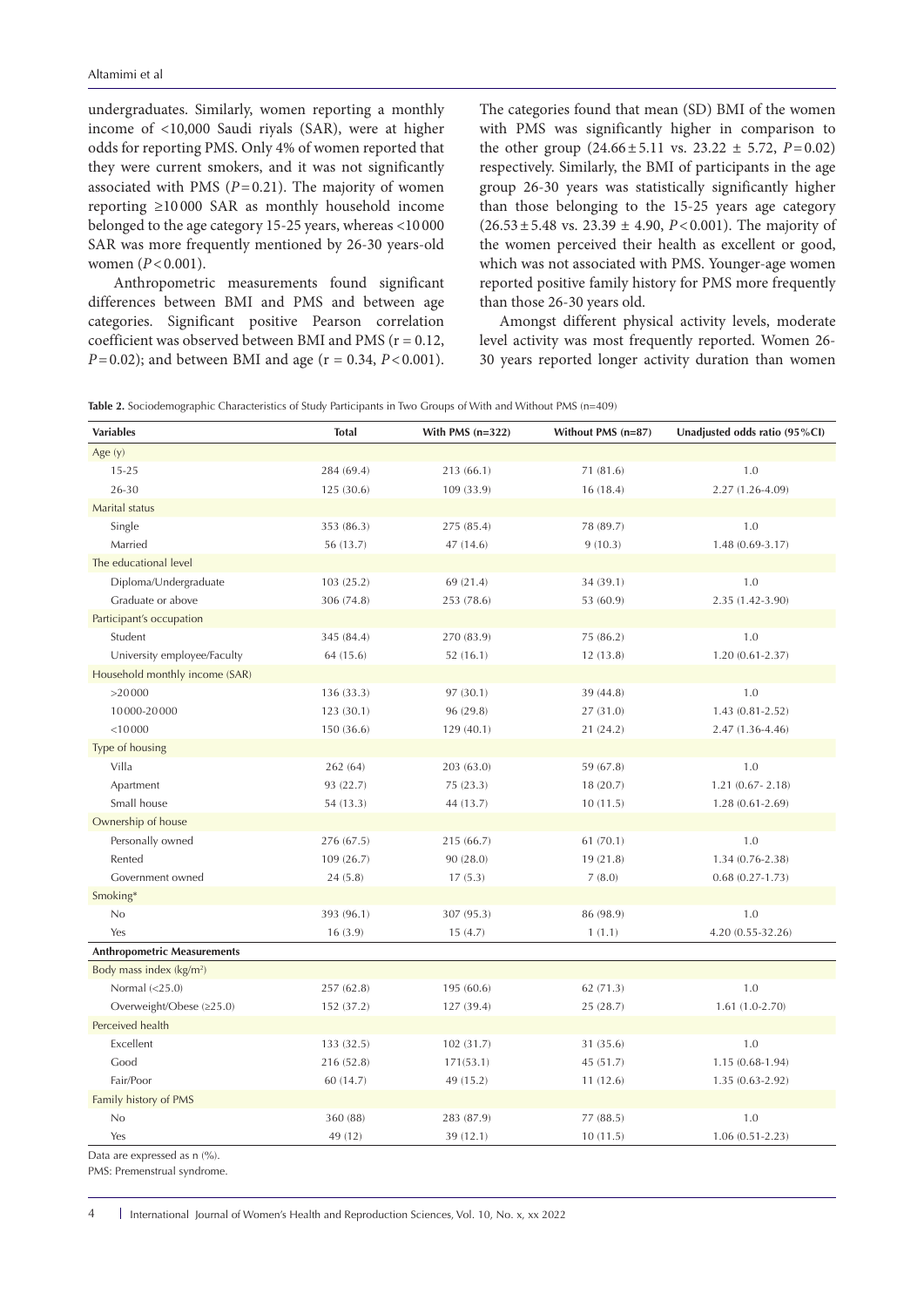between 15-25 years age category. Whereas walking for ≥5 days per week was more frequently reported by women aged 15-25 years . Although the participants more frequently reported moderate-level activity, there was no significant age difference (*P*=0.23). Similarly, sitting for longer than 7 hour was more frequently reported by women aged between 15-25 years. However, no significant difference was observed compared to those aged 26-30 years  $(P=0.34)$ . Table 3 is also showing the availability of emotional and tangible social support. The frequency reported for emotional support availability was less than tangible support respectively. However, no significant association was observed between emotional/tangible social support and PMS.

Table 4 shows the multivariate logistic model showing significant factors associated with PMS. In the model, high level of education (graduates and postgraduates AOR=2.26, 95% CI: 1.31-3.92) and participants reporting low income level <10 000 SAR (AOR=2.66, 95% CI: 1.40- 5.03) were significantly associated with PMS. The model was adjusted for age, BMI, physical activity, and social support.

|  | Table 3. Physical Activity and Social Support of Study Participants (n=409) |  |
|--|-----------------------------------------------------------------------------|--|
|--|-----------------------------------------------------------------------------|--|

| <b>Total</b> | With PMS $(n=322)$                                              | Without PMS (n=87) | Unadjusted Odds Ratio (95% CI) |
|--------------|-----------------------------------------------------------------|--------------------|--------------------------------|
|              |                                                                 |                    |                                |
| 24(5.9)      | 19(5.9)                                                         | 5(5.8)             | 1.0                            |
| 81 (19.8)    | 68 (21.1)                                                       | 13 (14.9)          | 1.38(0.44, 4.35)               |
| 304 (74.3)   | 235 (73.0)                                                      | 69 (79.3)          | 0.89(0.32, 2.49)               |
|              |                                                                 |                    |                                |
| 23 (21.9)    | 20 (23.0)                                                       | 3(16.7)            | 1.0                            |
| 23 (21.9)    | 19 (21.8)                                                       | 4(22.2)            | 1.54(0.81, 2.94)               |
| 59 (56.2)    | 48 (55.2)                                                       | 11(61.1)           | 1.37(0.74, 2.54)               |
|              |                                                                 |                    |                                |
| 79 (19.3)    | 58 (18.0)                                                       | 21 (24.2)          | 1.0                            |
| 153 (37.4)   | 124 (38.5)                                                      | 29 (33.3)          | 1.55(0.51, 2.57)               |
| 177(43.3)    | 140 (43.5)                                                      | 37 (42.5)          | 1.68(0.77, 3.67)               |
|              |                                                                 |                    |                                |
| 57 (24.6)    | 42 (23.1)                                                       | 15 (30.0)          | 1.0                            |
| 72 (31)      | 55 (30.2)                                                       | 17(34.0)           | 1.55(0.51, 2.57)               |
| 103(44.4)    | 85 (46.7)                                                       | 18(36.)            | 1.68(0.77, 3.67)               |
|              |                                                                 |                    |                                |
| 241 (58.9)   | 187(58.1)                                                       | 54(62.1)           | 1.0                            |
| 152 (37.2)   | 121 (37.6)                                                      | 31 (35.6)          | 1.13(0.68, 1.85)               |
| 16(3.9)      | 14(4.3)                                                         | 2(2.3)             | 2.02(0.45, 9.17)               |
|              |                                                                 |                    |                                |
| 161(41)      | 124(40.3)                                                       | 37 (43.5)          | 1.0                            |
| 107(27.2)    | 86 (27.9)                                                       | 21 (24.7)          | 1.22(0.67, 2.23)               |
| 125(31.8)    | 98 (31.8)                                                       | 27 (31.8)          | 1.08(0.62, 1.90)               |
|              |                                                                 |                    |                                |
| 298 (72.9)   | 235 (73.0)                                                      | 63 (72.4)          | 1.0                            |
| 111(27.1)    | 87 (27.0)                                                       | 24 (27.6)          | 0.97(0.57, 1.65)               |
|              |                                                                 |                    |                                |
|              |                                                                 |                    |                                |
| 120 (29.3)   | 96 (29.8)                                                       | 24 (27.6)          | 1.0                            |
| 115(28.1)    | 91 (28.3)                                                       | 24 (27.6)          | 0.95(0.50, 1.79)               |
| 174(42.5)    | 135 (41.9)                                                      | 39 (44.8)          | 0.87(0.49, 1.53)               |
|              |                                                                 |                    |                                |
| 191 (46.7)   | 152 (47.2)                                                      | 39 (44.8)          | 1.0                            |
| 88 (21.5)    | 63 (19.6)                                                       | 25 (28.7)          | 0.65(0.36, 1.16)               |
| 130 (31.8)   | 107 (33.2)                                                      | 23 (26.5)          | 1.19(0.67, 2.11)               |
|              |                                                                 |                    |                                |
| 132 (32.2)   | 106(32.9)                                                       | 26 (29.9)          | 1.0                            |
|              | 77 (23.9)                                                       |                    | 0.79(0.42, 1.47)               |
| 176 (43)     | 139 (43.2)                                                      | 37 (42.5)          | 0.92(0.52, 1.61)               |
|              |                                                                 |                    |                                |
| 181 (44.3)   | 145 (45.0)                                                      | 36 (41.4)          | 1.0                            |
| 97(23.7)     | 76 (23.6)                                                       | 21 (24.1)          | 0.89(0.49, 1.65)               |
| 131 (32)     | 101 (31.4)                                                      | 30 (34.5)          | 0.84(0.45, 1.44)               |
|              | Sitting time (at home and office during any week)<br>101 (24.7) |                    | 24 (27.6)                      |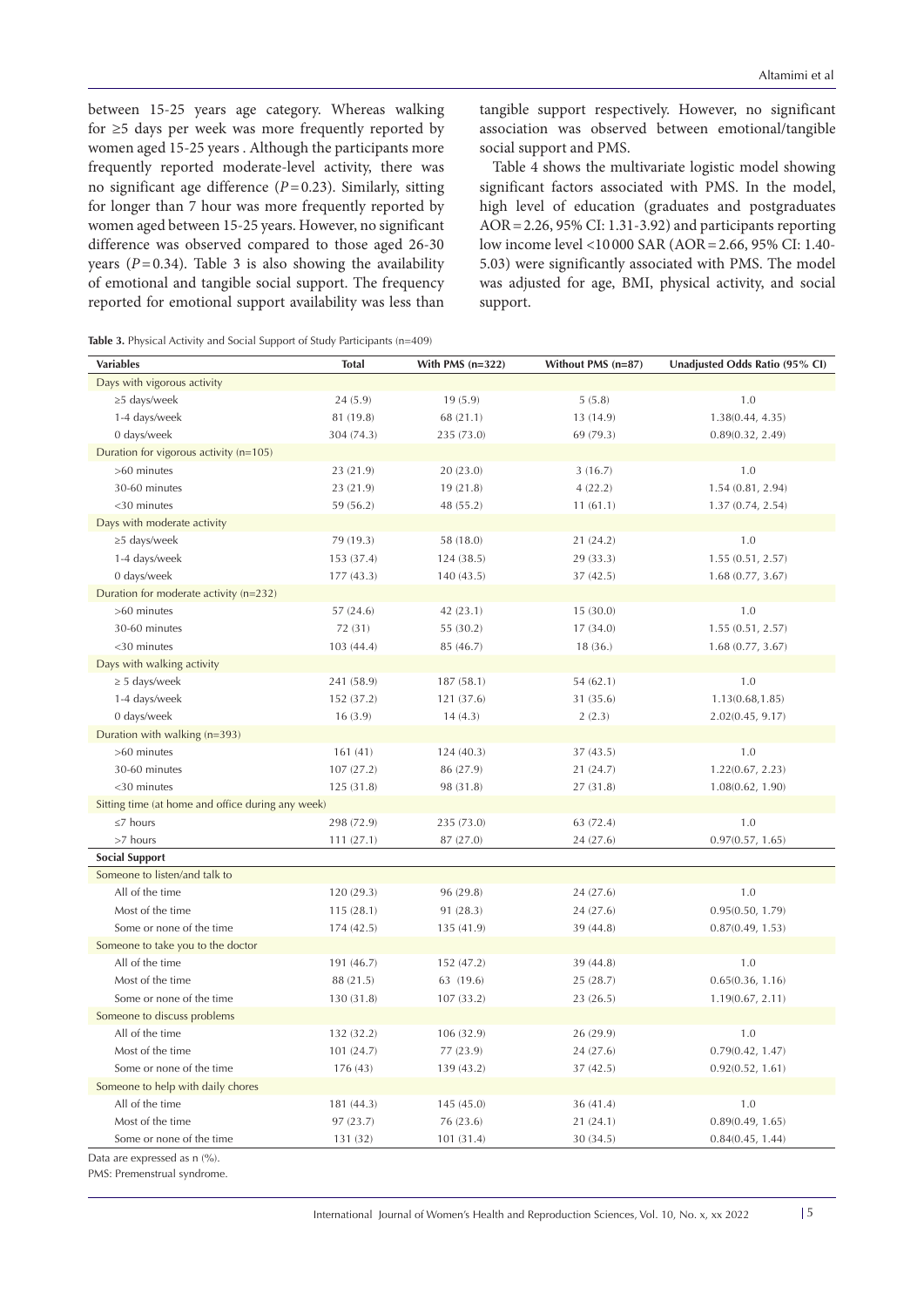| <b>Variables</b>                     | AOR         | 95% CI     |
|--------------------------------------|-------------|------------|
| Age $(y)$                            |             |            |
| $15 - 25$                            | $1.0$ (Ref) |            |
| 26-30                                | 1.42        | 0.75, 2.69 |
| The educational level of participant |             |            |
| Undergraduate/diploma                | $1.0$ (Ref) |            |
| Graduate or above                    | 2.26        | 1.31, 3.92 |
| Household monthly income (SAR)       |             |            |
| >20000                               | $1.0$ (Ref) |            |
| 10000-20000                          | 1.48        | 0.82, 2.66 |
| < 10000                              | 2.66        | 1.40, 5.03 |
| Body Mass Index (kg/m <sup>2</sup> ) |             |            |
| Normal $(<25.0)$                     | $1.0$ (Ref) |            |
| Overweight/obese $(\geq 25.0)$       | 1.22        | 0.70, 2.13 |
| Days with moderate activity          |             |            |
| $\geq$ 5 days                        | $1.0$ (Ref) |            |
| $1-4$ days                           | 1.62        | 0.82, 3.21 |
| $0 \text{ days}$                     | 1.24        | 0.65, 2.37 |
| Tangible social support              |             |            |
| All of the time                      | $1.0$ (Ref) |            |
| Most of the time                     | 0.63        | 0.34, 1.16 |
| Some or none of the time             | 1.20        | 0.66, 2.18 |

**Table 4.** Multivariate Logistic Regression of Sociodemographic Variables and the Premenstrual Syndrome

AOR, Adjusted odds ratio.

# **Discussion**

The study found that majority of women are suffering from PMS and factors such as high education and low socioeconomic status are associated with it (15,16). One of the reasons for high prevalence may be the increase in the awareness about PMS by the social and electronic media, thus encouraging more women to identify and report the PMS.

PMS comprises several physical and psychological symptoms with varying degrees (15). One of the previous studies reported that muscle, joint, abdominal, and back pain were the third most common reported symptom after depressed mood and lethargy (16). Similarly, an International study on the symptoms, types and severity of PMS found that abdominal pain and tenderness were amongst the most commonly reported symptoms (15). The physiologic increase in the production of PGF2-alpha results in stronger uterine contractions, which radiates pain to the lower abdomen and pelvic region, explaining the pain in the lower half of the body (7).

 Different studies have reported age as the most commonly associated factor with PMS. The general finding is that younger women are the most affected; however, we found that women between 26 to 30 years reported more symptoms. Perhaps cultural barriers restrict the younger women from reporting personal health issues, especially problems like PMS, thus explaining the difference in age groups (16). In addition, it is suggested that an increase in age and family responsibilities is associated with an increase in stressors and thus, resulting in a higher risk for the presence of PMS (17).

 Furthermore, the finding for higher education and PMS is in accordance with past studies that have proved a significant correlation between educational status and the PMS (18,19). This may be attributed to the increased level of awareness in the higher educated group, which allowed these women to follow available guidelines for reporting their symptoms. The association between low socioeconomic status and PMS contradicts previous studies that showed no significant relationship between household income and PMS (20). This finding can be attributed to unmet needs and increased physiological and psychological stress, aggravating PMS (21).

 PMS is associated with depressive symptoms, especially among young female students (22,23). In support of our results, previous studies have also found increased emotional symptoms, including anxiety and depression (24,25). This is also explained by the varying estrogen and progesterone levels and decreased serotonin levels during the premenstrual period. Furthermore, a positive correlation has been reported between premenstrual mood symptoms and increased levels (specifically >3 mg/dL) of the sensitive inflammatory marker, namely, C- reactive protein, emphasizing the relationship between inflammation and PMS (26). In support of previous studies (27-29), this study also found association between increased BMI and PMS on univariate analysis. A study conducted amongst students showed that 82% of those reporting PMS were significantly associated with lifestyle factors, including physical activity and obesity (30). These results can be explained by the increase in adiposity contributing towards a decrease in progesterone levels, resulting in impairment of gamma-aminobutyric acid function and occurrence of emotional PMS symptoms (31). Exercise is reported to have a beneficial effect on the PMS (32,33). An aerobic exercise regimen is known to increase heart rate and bone density while reducing stress levels and thus, can reduce PMS (34,35). However, further studies are still required to explore whether losing weight and increasing physical activity will help in reducing PMS. We also failed to establish an association between social support and PMS. However, another specific study observed the relationship between low levels of maternal support and increased PMS Symptoms (36). Even though these results could be due to the influence of poor social support on depression and anxiety, which could have been mistaken for a PMS symptom, further research is required in Saudi Arabia to make a definitive conclusion about the association between social support and PMS. A study conducted in Egypt detected PMS symptoms in 93% of female students with a positive family history of PMS compared to 76% who did not have a family history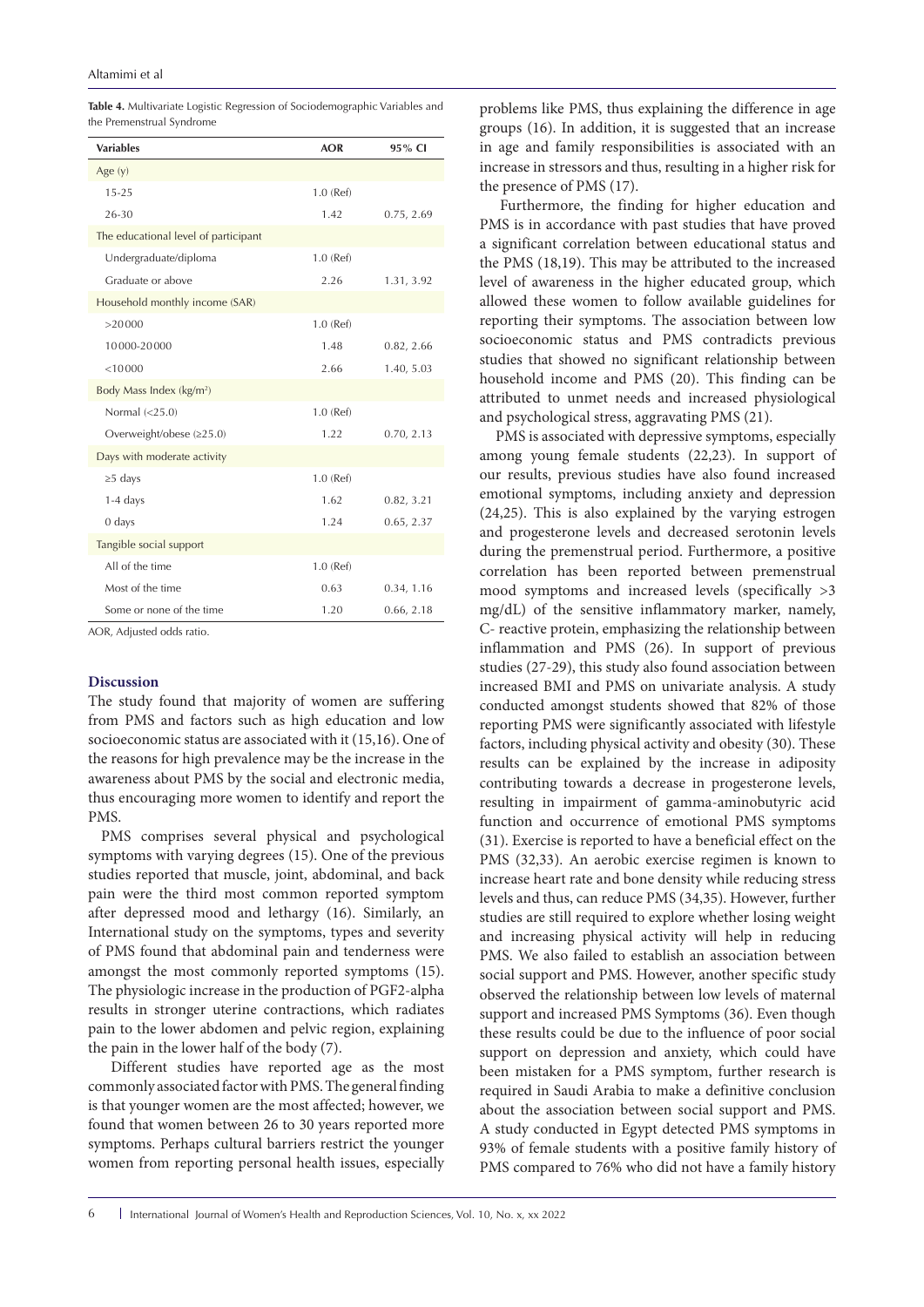of PMS (29). It is important to address the PMS problem by designing appropriate health policies and programs. Health care and social workers can play a significant and influential role in implementing these programs.

#### Study Strengths and Limitations

The results of our study can be generalized to women outside KSU as students and staff in KSU are from different regions of Saudi Arabia. This study has explored all important factors comprehensively and included all social classes. Regardless, there are some limitations, such as this study was a cross-sectional study hence temporal association cannot be established. Similarly, information bias cannot be ruled out.

# **Conclusions**

Our study found a high prevalence of PMS among women in Saudi Arabia. A healthy lifestyle focusing on body weight and income-generating programs can help in decreasing premenstrual symptoms. The immense difference in PMS prevalence by location and cultural differences needs to be further investigated internationally to devise a solution for this psycho-neuro endocrinal disorder. Future large-scale studies can help in recommend interventions to prevent premenstrual symptoms in young Saudi women.

#### **Author's Contribution**

LAA and ASA were involved in the design, acquisition, and analysis of data. ZK was involved in the data analysis, drafting and critical revision of the manuscript. AK was involved in the acquisition, analysis, and interpretation of data. JAQ had full access to all of the study data, designed the study, and critically revised the manuscript for important intellectual content. All authors approved the final manuscript and take responsibility for the integrity of the data.

#### **Conflict of Interests**

All authors declare no competing or conflict financial interests.

#### **Ethical Issues**

This study was approved by the Ethical Review Committee, KSU, Riyadh, Saudi Arabia (Code: No: E-19-3877). Ethical guidelines were followed by obtaining informed signed consent before the interviews, and complete confidentiality was maintained during the data collection and measurements.

#### **Financial Support**

 This study was supported by the Deanship of Scientific research, Research chairs program, KSU, Riyadh, Saudi Arabia.

#### **Acknowledgement**

 We acknowledge the support extended by Princess Nora Bent Abdallah, Research chair for women's health, in successfully conducting this study. We also appreciate the support given by Mr. Bushra Bogol, Research assistant, in helping us with the logistic backing. We shall also like to acknowledge the support and facilitation provided by the Girls campus, KSU, to conduct this study.

#### **References**

- 1. Direkvand-Moghadam A, Sayehmiri K, Delpisheh A, Kaikhavandi S. Epidemiology of premenstrual syndrome (PMS)-a systematic review and meta-analysis study. J Clin Diagn Res. 2014;8(2):106- 109. doi:10.7860/jcdr/2014/8024.4021
- 2. Baker LJ, O'Brien PM. Premenstrual syndrome (PMS): a peri-

menopausal perspective. Maturitas. 2012;72(2):121-125. doi:10.1016/j.maturitas.2012.03.007

- 3. Arbabi M, Shirmohammadi M, Taghizadeh Z, Mehran A. The effect of premenstrual syndrome on quality of life in adolescent girls. Iran J Psychiatry. 2008;3(3):105-109.
- 4. Walsh S, Ismaili E, Naheed B, O'Brien S. Diagnosis, pathophysiology and management of premenstrual syndrome. Obstet Gynecol. 2015;17(2):99-104. doi:10.1111/tog.12180
- 5. Hashim MS, Obaideen AA, Jahrami HA, et al. Premenstrual syndrome is associated with dietary and lifestyle behaviors among university students: a cross-sectional study from Sharjah, UAE. Nutrients. 2019;11(8):1939. doi:10.3390/nu11081939
- 6. Muhtaseb N, Al-Raddadi A, Albukhari I, et al. Prevalence, severity, and impacts of premenstrual syndrome among female medical students at Taibah University in Saudi Arabia Int J Acad Sci Res. 2015;3(4):134-142.
- 7. Kahyaoglu Sut H, Mestogullari E. Effect of premenstrual syndrome on work-related quality of life in Turkish nurses. Saf Health Work. 2016;7(1):78-82. doi:10.1016/j.shaw.2015.09.001
- 8. Osman OT, Sabri S, Zoubeidi T, et al. Prevalence, severity, and correlates of premenstrual dysphoric disorder symptoms among women in the Arabian Peninsula. Prim Care Companion CNS Disord. 2017;19(4):17m02112. doi:10.4088/PCC.17m02112
- 9. Allihabi A. Premenstrual syndrome- prevalence, severity and effect on academic performance: a comparative study between students of medicine and literature. J Womens Health Gynecol. 2019;6:1-18.
- 10. Rafique N, Al-Sheikh MH. Prevalence of menstrual problems and their association with psychological stress in young female students studying health sciences. Saudi Med J. 2018;39(1):67-73. doi:10.15537/smj.2018.1.21438
- 11. Lee PH, Macfarlane DJ, Lam TH, Stewart SM. Validity of the international physical activity questionnaire short form (IPAQ-SF): a systematic review. Int J Behav Nutr Phys Act. 2011;8:115. doi:10.1186/1479-5868-8-115
- 12. WHO Consultation on Obesity (1999: Geneva, Switzerland) & World Health Organization. Obesity: Preventing and Managing the Global Epidemic: Report of a WHO Consultation. [https://](https://apps.who.int/iris/handle/10665/42330) [apps.who.int/iris/handle/10665/42330](https://apps.who.int/iris/handle/10665/42330). Published 2020. Accessed August 11, 2020.
- 13. Gold EB, Bair Y, Block G, et al. Diet and lifestyle factors associated with premenstrual symptoms in a racially diverse community sample: Study of Women's Health Across the Nation (SWAN). J Womens Health (Larchmt). 2007;16(5):641-656. doi:10.1089/ jwh.2006.0202
- 14. Sherbourne CD, Stewart AL. The MOS social support survey. Soc Sci Med. 1991;32(6):705-714. doi:10.1016/0277-9536(91)90150-b
- 15. Dennerstein L, Lehert P, Bäckström TC, Heinemann K. Premenstrual symptoms -- severity, duration and typology: an international cross-sectional study. Menopause Int. 2009;15(3):120-126. doi:10.1258/mi.2009.009030
- 16. Ranjbaran M, Omani Samani R, Almasi-Hashiani A, Matourypour P, Moini A. Prevalence of premenstrual syndrome in Iran: A systematic review and meta-analysis. Int J Reprod Biomed. 2017;15(11):679-686.
- 17. Lee Y, Im EO. Stress and premenstrual symptoms in reproductiveaged women. Health Care Women Int. 2016;37(6):646-670. doi:1 0.1080/07399332.2015.1049352
- 18. Hussein Shehadeh J, Hamdan-Mansour AM. Prevalence and association of premenstrual syndrome and premenstrual dysphoric disorder with academic performance among female university students. Perspect Psychiatr Care. 2018;54(2):176-184. doi:10.1111/ppc.12219
- 19. Abeje A, Berhanu Z. Premenstrual syndrome and factors associated with it among secondary and preparatory school students in Debremarkos town, North-west Ethiopia, 2016. BMC Res Notes. 2019;12(1):535. doi:10.1186/s13104-019-4549-9
- 20. Kumari S, Sachdeva A. Patterns and predictors of premenstrual symptoms among females working in a